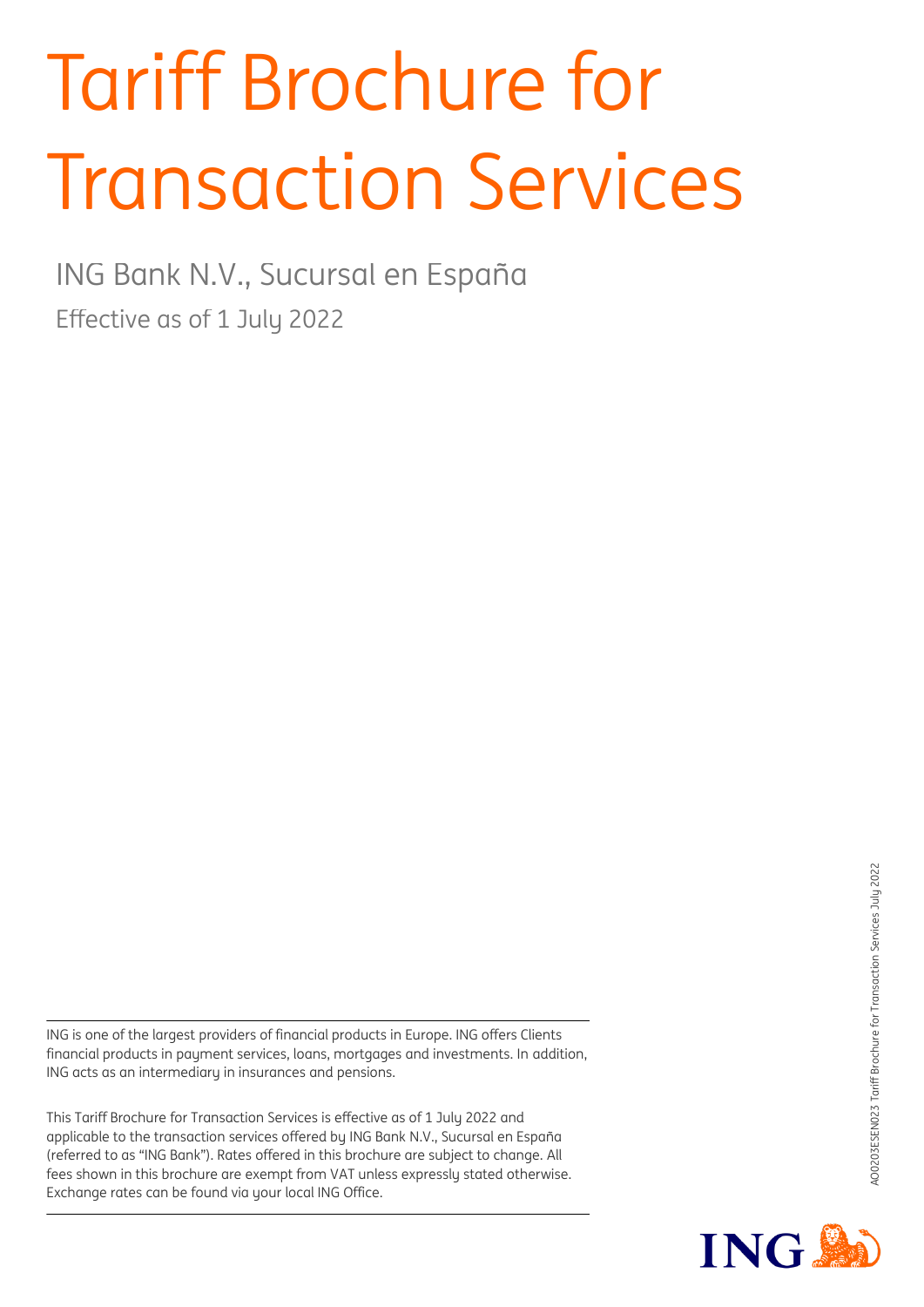## **Tariffs**

#### **Accounts**

| <b>Current account</b>                               |               | (in local or foreign currency)                   |                                                                                       |
|------------------------------------------------------|---------------|--------------------------------------------------|---------------------------------------------------------------------------------------|
| Opening                                              | €             | 150.00 per account                               |                                                                                       |
|                                                      | €             | 100.00 per account                               | surcharge for special accounts such as<br>pledged, blocked, under incorporation, etc. |
| Current Account Amendment                            | €             | 100.00 per occurrence, change                    |                                                                                       |
|                                                      |               | of setup                                         |                                                                                       |
| Maintenance                                          | €             | 100.00 per month, per account                    |                                                                                       |
| Non-resident Maintenance                             | €             | 100.00 per month, per account                    |                                                                                       |
| Closing                                              | €             | 30.00 per account                                |                                                                                       |
| Interest conditions <sup>1</sup>                     |               |                                                  |                                                                                       |
| Credit interest                                      | $\frac{0}{0}$ | 1 m EURIBOR minus 0.20%, with a maximum of 0.00% |                                                                                       |
| Debit interest (unauthorised overdraft) <sup>2</sup> | $\%$          | 1m EURIBOR plus 10.00%, with a minimum of 10.00% |                                                                                       |

**Global Channels**

| <b>InsideBusiness Payments</b>                                            |   |                                 |                     |
|---------------------------------------------------------------------------|---|---------------------------------|---------------------|
| Subcription                                                               | € | 8.50 per month, per module      |                     |
| User subscription                                                         | € | 8.00 per user, per month        |                     |
| InsideBusiness Connect, EBICS Global,                                     |   |                                 |                     |
| <b>SWIFTNet</b>                                                           |   |                                 |                     |
| Set-up                                                                    | € | 5000.00 one off, per structure  |                     |
| Subscription                                                              | € | 280.00 per month, per structure |                     |
| Add customer to current contract of a<br>Service Bureau<br>Other channels | € | 350.00 per occurrence           |                     |
| Paper payment delivery surcharge                                          | € | 25.00 per transaction           | Including fax order |
|                                                                           |   |                                 |                     |

#### **Account, Balance and Transaction Reporting**

| <b>Electronic reporting</b> |   |                                                |                                                                      |
|-----------------------------|---|------------------------------------------------|----------------------------------------------------------------------|
| End of day                  | € |                                                | 20.00 per month, per account, per format MT940, CAMT .053, CAMT .054 |
| End of day to third bank    | € | 50.00 per month, per account, per format MT940 |                                                                      |
| End of day from third bank  | € | 60.00 per month, per account, per format MT940 |                                                                      |
| Intraday                    | € |                                                | 25.00 per month, per account, per format MT942, CAMT .052            |
| Intraday to third bank      | € |                                                | 83.00 per month, per account, per format MT942. MT940 required       |
| Intraday from third bank    | € |                                                | 60.00 per month, per account, per format MT942. MT940 required       |
| Paper account statements    |   |                                                |                                                                      |
| Paper statement             | € | 2.00 per statement                             |                                                                      |
| Paper statement replacement | € | 10.00 per statement                            | Upon reguest                                                         |

<sup>&</sup>lt;sup>1</sup> If market circumstances require, the credit interest rate can be negative, as a result of which client will have to pay interest to the Bank over a credit balance. Credit interest rates vary per currency and can be found via https://new.ingwb.com/en/service#service-payments-and-collections

AO0203ESEN023 Tariff Brochure for Transaction Services July 2022 2

As ING is exposed to extra costs in case there are extra balances placed at year-end, ING reserves the rights to charge a flat fee of 15bps over the extra balances (see above mentioned link).

In the event of negative rates relative to some currencies, the Bank reserves the right to recover said negative interest rates on all deposits made by customers by way of prior information in accordance with Article 12 of the general part of the Wholesale Banking Conditions.

 $^2$  If, for any reason, any of the clients' Accounts kept with ING shows a negative (debit) balance or, in the event of an overdraft arrangement between ING and the client, the debit balance of the relevant Account exceeds the permitted limit approved for the client, default interest shall be accrued on the amount of such debit balance or of such excess, as the case may be.

Unless agreed otherwise, the interest applied to the account is set in accordance with Wholesale Banking Conditions. The conditions defined in the overdraft credit facility will prevail the ones described in this document.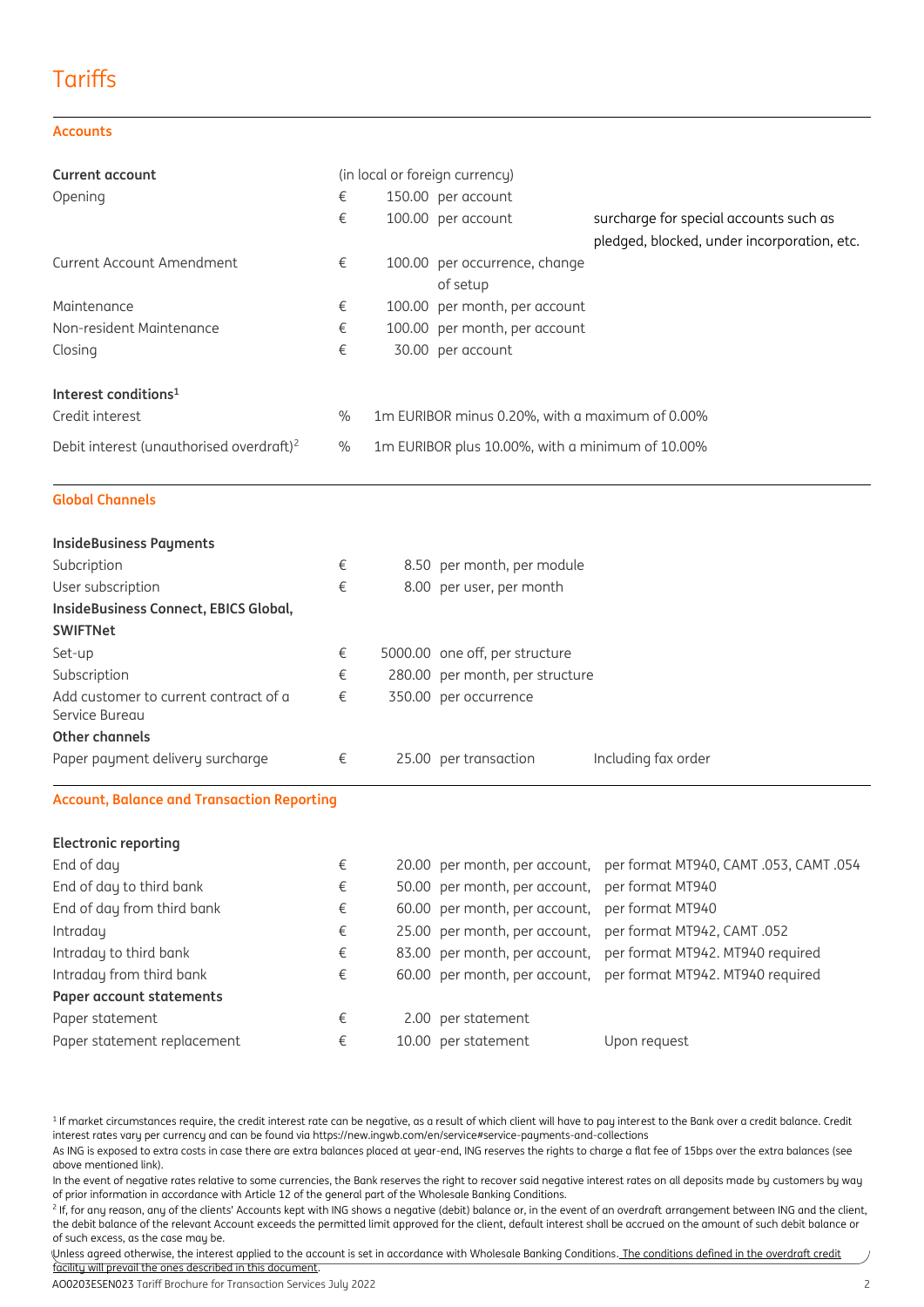#### **Credit transfers 3**

| <b>Real Time credit transfer</b>        |   |                       |                                                                                                                                   |
|-----------------------------------------|---|-----------------------|-----------------------------------------------------------------------------------------------------------------------------------|
| Euro Real Time                          | € | 6.00 per transaction  | Code word 'TREA' required                                                                                                         |
| <b>SEPA credit transfer</b>             |   |                       |                                                                                                                                   |
| Same day                                | € | 2.00 per transaction  |                                                                                                                                   |
| Intra-company                           | € | 2.00 per transaction  | Code word 'INTC' required                                                                                                         |
| ING In-house                            | € | 1.60 per transaction  |                                                                                                                                   |
| <b>Batch</b>                            | € | 2.00 per batch        |                                                                                                                                   |
| Salary in batch                         | € | 1.60 per item         |                                                                                                                                   |
| Incoming                                | € | 0.20 per transaction  |                                                                                                                                   |
| International credit transfer           |   |                       |                                                                                                                                   |
| Standard                                | € | 35.00 per transaction |                                                                                                                                   |
| In-house                                | € | 15.00 per transaction |                                                                                                                                   |
| Incoming                                | € | 25.00 per transaction |                                                                                                                                   |
| Incoming in-house                       | € | 10.00 per transaction |                                                                                                                                   |
| <b>Additional services and fees</b>     |   |                       |                                                                                                                                   |
| Cost option OUR <sup>4</sup>            | € | - per transaction     | Additional fee                                                                                                                    |
| Return                                  | € | 25.00 per occurrence  | Cancellation by third parties                                                                                                     |
| Revocation                              | € | 20.00 per occurrence  | Cancellation by client before settlement<br>date                                                                                  |
| Reject                                  | € | 0.00 per occurrence   | Cancellation by ING                                                                                                               |
| Recall                                  | € | 25.00 per occurrence  | Cancellation by client after settlement date                                                                                      |
| Manual repair                           | € | 20.00 per occurrence  | Non-STP including paper-based order<br>Additional fee in case of intervention on<br>electronic files                              |
| Standing order set-up                   | € | 20.00 per occurrence  | Plus transaction fee per individual item                                                                                          |
| Standing order amendment                | € | 20.00 per occurrence  |                                                                                                                                   |
| <b>Other Services</b>                   |   |                       |                                                                                                                                   |
| Audit letter                            | € | 150.00 per item       |                                                                                                                                   |
| Bank reference                          | € | 90.00 per item        |                                                                                                                                   |
| Inquiry and investigations <sup>5</sup> | € | 45.00 per occurrence  |                                                                                                                                   |
| Overdrawn balance transactions          | € | 25.00 per occurrence  | Additional fee. Applicable in case a Client<br>initiates a transaction which leads to an<br>unauthorised overdraft.               |
| Custody                                 | € | 25.00 per month       | For paper-bills of exchange, promissory<br>notes and cheques. Subject to a separate<br>agreement when served as lock box service. |
|                                         |   |                       | Max 180 days.                                                                                                                     |
| Proof of payment                        | € | 25.00 per item        |                                                                                                                                   |
| MT101 set-up                            | € | 200.00                | Remote Initiation Services. Subject to<br>separate agreement                                                                      |
| MT101 to third bank                     | € | 100.00 per month      |                                                                                                                                   |
| MT101 from third bank                   | € | 0.00 per month        | Plus transaction fee per individual item                                                                                          |

<sup>3</sup> All payments within the European Economic AREA (EEA), regardless of their currency, will be processed with payment option SHA (Shared Cost). This means that both payers and payees will pay their own costs.

4 This fee applies only for payments outside the European Economic Area (EEA). " OUR" international payments are charged the standard fee plus fees levied by correspondent banks.

<sup>5</sup> Any information which the bank is not legally obliged to provide, or which has already been provided to the client.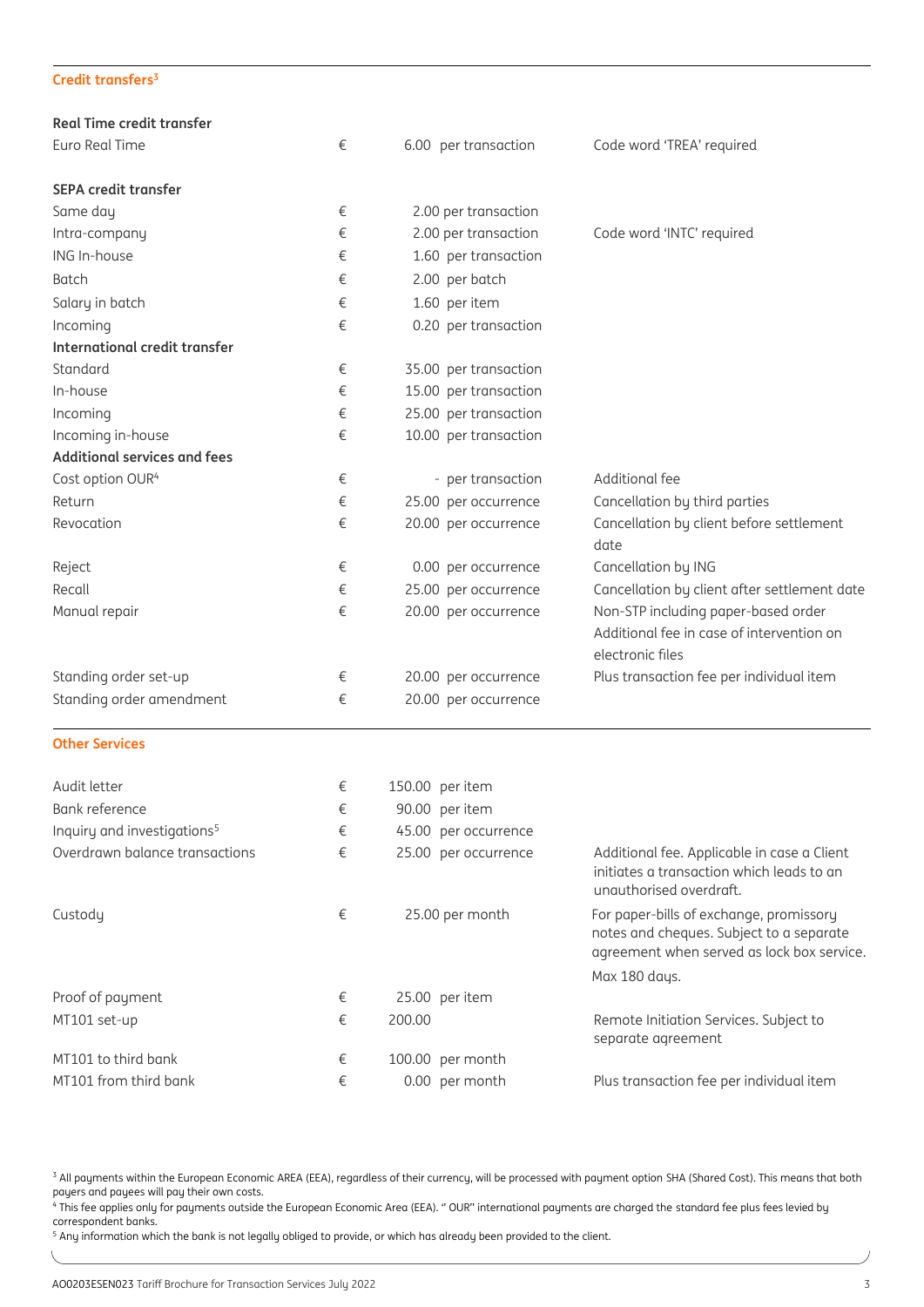#### **Direct Debits**

#### **SEPA Direct Debit (as creditor)**

| Set-Up                               | € | 100.00 one off        | Per creditor Implementation                       |
|--------------------------------------|---|-----------------------|---------------------------------------------------|
| Contract Maintenance                 | € | 100.00 per occurrence | Modifications or annual review                    |
| Batch                                | € | 2.00 per batch        |                                                   |
| Transaction                          | € | 6.00 per transaction  |                                                   |
| Unpaids                              | € | 7.00 per transaction  | In case of rejects, refusals or returns           |
| Request for cancellation             | € | 20.00 per occurrence  | In case of revocations or reversals               |
| Refund authorised collection         | € | 3.00 per transaction  |                                                   |
| Refund unauthorised collection       | € | 60.00 per transaction |                                                   |
| <b>SEPA Direct Debit (as debtor)</b> |   |                       |                                                   |
| Transaction                          | € | 0.20 per transaction  |                                                   |
| Mandate set-up                       | € | 5.00 per occurrence   | Also, in case of amendment and/or<br>cancellation |
| Mandate block settings               | € | 5.00 per occurrence   |                                                   |
| Mandate copy                         | € | 30.00 per occurrence  |                                                   |
| Unpaid because of insufficient funds | € | 0.00 per transaction  | On debtor side                                    |
| Unjustified request for refund       | € | 60.00 per occurrence  |                                                   |
|                                      |   |                       |                                                   |

#### **Cash Management**

#### **Domestic Cash Balancing**

| Set-up                         |  | 120.00 per account           | Subject to separate agreement. |
|--------------------------------|--|------------------------------|--------------------------------|
| Maintenance                    |  | 75.00 per month, per account |                                |
| Amendment and or annual review |  | 120.00 per account           |                                |

#### **International Cash Management**

ING Bank provides International Cash Management to its clients. The fees and commissions are subject to agreement.

#### **MultiBank Funding and Sweeping**

ING Bank provides MultiBank Funding and Sweeping to its clients. The fees and commissions are subject to separate agreement. **Virtual Cash Management**

ING Bank provides Virtual Cash Management to its clients. The fees and commissions are subject to separate agreement.

#### **Intercompany Loan Administration**

ING Bank provides Intercompany Loan Administration to its clients. The fees and commissions are subject to separate agreement.

#### **Cheques<sup>6</sup>**

| Cheque disbursement           |   |                       |                                                                                                                  |
|-------------------------------|---|-----------------------|------------------------------------------------------------------------------------------------------------------|
| Domestic cheque               | € | 20.00 per transaction | Bank cheques                                                                                                     |
|                               | € | 5.00 per transaction  | Commercial cheques                                                                                               |
| Cheque collection             |   |                       |                                                                                                                  |
| Incoming domestic cheque      | € | 10.00 per transaction | Bank cheques, commercial cheques and<br>standardized promissory notes. Tax can be<br>applied on beneficiary part |
| Incoming international cheque | € | 50.00 per transaction | Only cheques in Euros. Commercial cheques.<br>Plus postal fee and third bank charges                             |
| Additional services and fees  |   |                       |                                                                                                                  |
| Cheque book                   | € | 25.00 per 25 units    |                                                                                                                  |
| Lock Box subscription         | € | 25.00 per month       | Subject to separate agreement                                                                                    |

<sup>6</sup> Bearer cheques are not issued or accepted. Cheques or Promissory notes with second endorsement cannot be negotiated at ING Spain.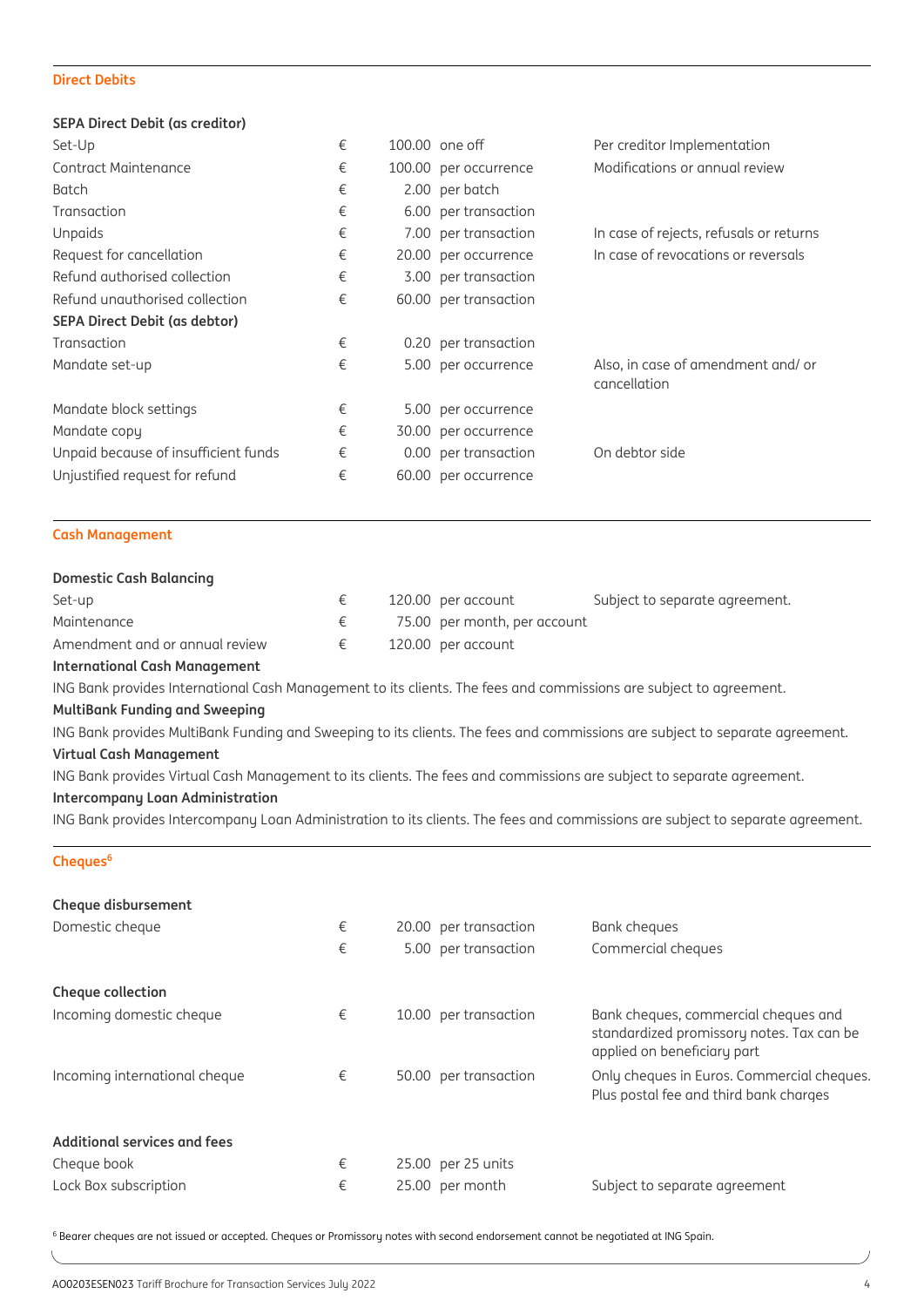| Lock Box Set-up fee   | € | 45.00 one-off         |               |
|-----------------------|---|-----------------------|---------------|
| Lock Box cancellation | € | 45.00 one-off         |               |
| Unpaid cheque         | € | 15.00 per transaction | Domestic      |
|                       | € | 30.00 per transaction | International |
| Copy cheque           | € | 15.00 per cheque      |               |
| Stop cheque           | € | 25.00 per cheque      |               |

**Bill of Exchange and non-standardized promissory notes**

#### **Bill of Exchange and non-standardized promissory notes**

| Incoming domestic | 20.00 per transaction | Accepted and Domiciliated. Second<br>endorsement cannot be negotiated at ING<br>Spain. Tax can be applied on beneficiary part |
|-------------------|-----------------------|-------------------------------------------------------------------------------------------------------------------------------|
| Outgoing domestic | 10.00 per transaction |                                                                                                                               |
| Returned unpaid   | 20.00 per transaction |                                                                                                                               |

| <b>Cards</b>                               |      |                 |                             |                                        |
|--------------------------------------------|------|-----------------|-----------------------------|----------------------------------------|
| Corporate Card <sup>7</sup> , <sup>8</sup> |      |                 |                             |                                        |
| Corporate Card, Corporate Pay              | €    |                 | 35.00 per year              |                                        |
| Corporate Card, Indvidual Pay              | €    |                 | 80.00 per year              |                                        |
| Purchasing Card                            | €    |                 | 30.00 per year              |                                        |
| Foreign exchange fee <sup>9</sup>          | $\%$ |                 | 1.95 per transaction        | On top of transaction amount           |
| Purchases                                  | €    |                 | 0.00 per transaction        |                                        |
| Cash advance from ATM                      | €    |                 | 4.50 per transaction        |                                        |
| Cash advance via counter                   | $\%$ |                 | 3.00 per transaction        | Min. €4.50                             |
| Rush Card fee                              | €    |                 | 129.00 per card             | Emergency provision                    |
| Late payment charge                        | $\%$ |                 | 1.50 of outstanding balance |                                        |
| Paper-based Monthly Statement              | €    |                 | 3.00 per month              |                                        |
|                                            |      |                 | per statement               |                                        |
| Copy of paper-based account statement      | €    |                 | 8.00 per statement          |                                        |
| Smart Data Reporting set-up                | €    |                 | 750.00 one-off              | Includes one training                  |
| Smart Data Reporting subscription          | €    |                 | 500.00 per year             | Up to 100 cards                        |
|                                            | €    |                 | 750.00 per year             | For 101-250 cards                      |
|                                            | €    |                 | - per year                  | More than 250 cards upon request       |
|                                            | €    |                 | 0.00 per year               | In combination with ING Central travel |
|                                            |      |                 |                             | and/or ING Purchase Control            |
| File delivery set-up                       | €    | 1000.00 one-off |                             |                                        |
| File delivery subscription                 | €    |                 | 1200.00 per year            |                                        |
| File delivery file re-creation             | €    |                 | 50.00 per month             | Up to 100 cards                        |

7 This product is offered by ING Bank N.V., registered office Amsterdam, Trade Register no. 33031431, Chamber of Commerce Amsterdam, The Netherlands Please refer to www.ingwb.com/cardtariffs for the tariffs in EUR and USD.

<sup>8</sup> The services described in this section must be separately agreed with ING Bank. These services require among others the arrangement of credit facilities with the customer. For this reason, the terms and conditions described in this section are only informative in nature. They do not represent an offer or a commitment by ING Bank to provide such credit facilities.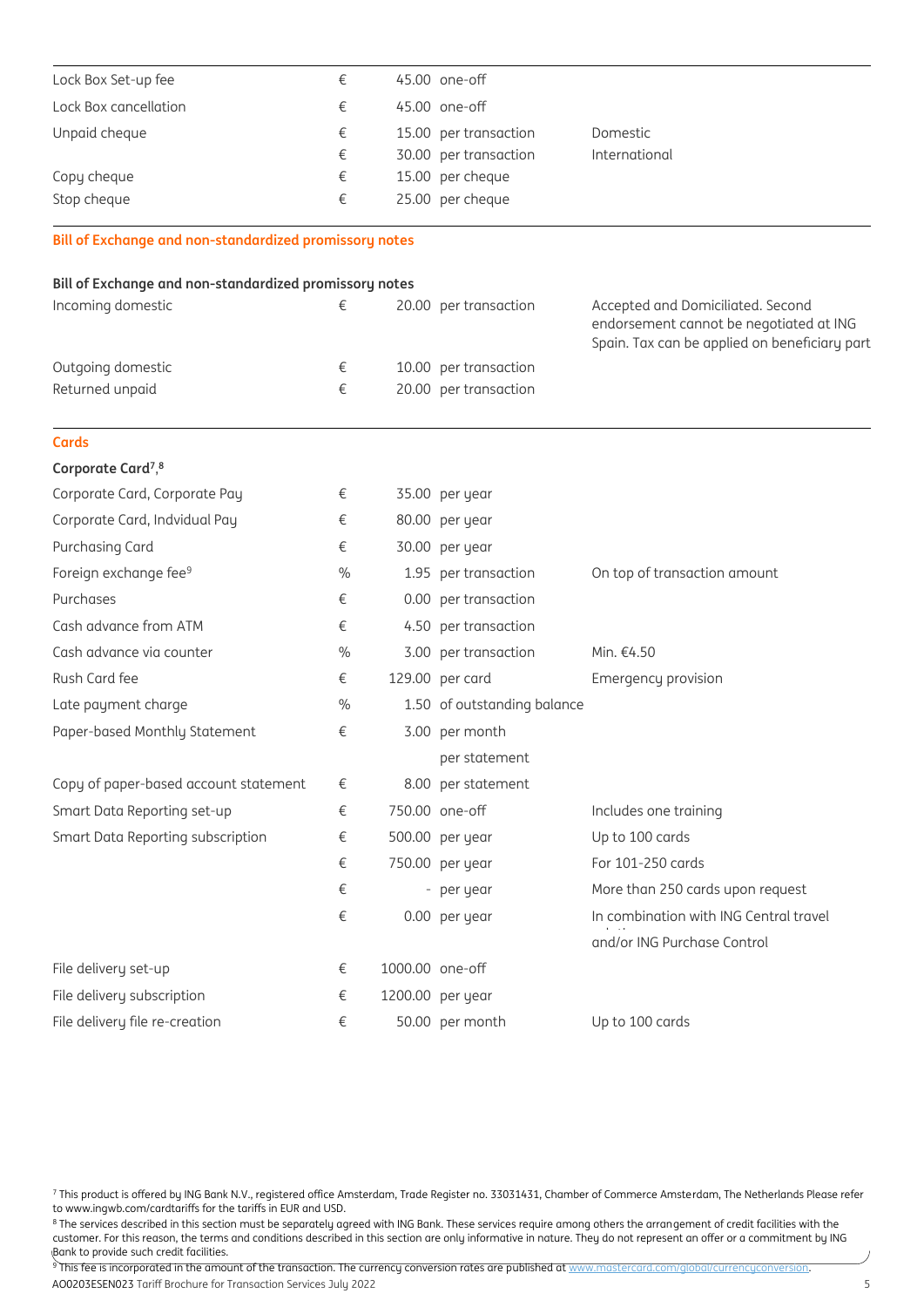### Conditions

#### **Business Days**

Information regarding the national public and banking holidays can be found in the Boletín Oficial del Estado and the Boletín Oficial del Auntamiento de Madrid. Information regarding TARGET closing days can be found on: http://www.ecb.int/home/html/holidays.en.html

#### **Foreign Exchange**

The Bank executes payment transactions where a currency conversion is required in the following way:

- Transactions up to  $\epsilon$  100K: using independent market standard reference rates published by Refinitiv (formerly known as Thomson Reuters) every day at 07:00, 11:00, 14:00 and 17:00 hrs. CET. Payments are processed immediately applying the rates of the last previously published Refinitiv rate update plus a service spread.
- Transactions over  $\epsilon$  100K: using a "real time ING rate", established using a base rate determined on the principle of best execution including a service spread. ING guarantees the best execution principle by applying the best FX rate offered by any of 11 FX market liquidity providers (6 leading banks, 3 Electronic Communication Networks and 2 interbank brokers). The resulting base rate is updated every 2 seconds in our FX platform.

Details of exchange rate used for specific payment transactions are available on account statements/reporting

#### **Debit and Credit interest rates**

Debit balances shall accrue interest on behalf of the Bank. Credit balances shall accrue interest on behalf of the Account Holder if expressly stated otherwise. Debit/Credit interest shall accrue daily and will be calculated on the basis of a 360/365 days' year, respectively. Debit/Credit interest shall be settled monthly the last working day of each month on the basis of the number of days each given debit/credit balance has stayed in the account ("Hamburg Method"). To these effects this last working day shall be computed and any day after will be incorporated to the next monthly liquidation. Interest Base Rate will be the monthly average of the interest rate reference, as for Euribor 1month in Euro, based on the daily rates of the liquidation period.

#### **Cancellation / modification of Payment / Collection instructions**

In case of a Payment or Collection Transaction, batch or unitary, a revocation of the Instruction by the Account Holder must be received by ING Bank at latest one Business Day prior to the execution date Revocation has to be ordered by written for Specifically for SEPA Direct Debit:

• revocation of instructions to be collected in favour of the Account has to be received before 09:00 on the Business Day prior to the Date of the Direct Debit as stated by the Client for SEPA Direct Debit.

instructions related to payment authorizations has to be received by the Bank before 11:00 on the Business Day prior to the date agreed for the Account to be debited.

#### **Payment Orders**

a. Payment Orders to ING Spain to execute a Payment Transaction may be given to ING Spain through a Channel subject to the Conditions or in writing subject to the Conditions.

b. In addition to the Conditions Payment Orders in writing may be transmitted to ING Spain as follows:

• Orders transmitted by fax: ING Spain shall execute Orders transmitted by fax, provided that a supplementary written agreement has been entered into with the Client relating to the use of the fax for transmitting orders. ING Spain, for security reasons, does not recommend the use of fax for submitting instructions.

• In the absence of the agreements indicated in sections (i) to (iii) above and/or other agreements relating to the use of any other mean, ING Spain shall only accept original written instructions signed by the Client.

c . ING Spain may, but is not obliged to, verify any Payment Order received by it by placing a telephone call to the Client or its Authorised Signatory at the telephone number designated by the Client. These calls may be recorded by ING Spain. ING Spain is entitled to treat any such verification as valid where the person responding to such call is or purports to be the Client or an Authorised Signatory of the Account. d. In addition to the Conditions Payment Orders in writing with a scheduled execution date received by ING Spain other than through a Channel may be revoked by the Client, provided that such revocation has been received by ING Spain before the Cut-off Time on the Business Day preceding the scheduled execution date.

e. If revocation of a Payment Order were feasible according to the Conditions or under these Tariffs, Payment Orders must be revoked in writing by any means of communication herein agreed between the Client and ING Spain. ING Spain will charge the Client a fee for revocation of a Payment Order as specified in these Tariffs.

f. Transfers are considered as ordered electronically; manual instructions are considered an exception and a fall back of the electronic communication. File formats to be agreed up front.

#### **Paper delivery**

The Cut off Time for execution of outgoing Payment Transactions can be extended by ING Bank by one Business Day if Payment Transactions are initiated by the Account Holder in paper-form (including fax).

#### **Privacy Statement**

The privacy statement applicable between the ING and its Clients is available online:

#### **Cut-off times**

ING improves its delivery and process times on a regular basis. The most actual Cut-off times can be found online: [https://www.ingwb.com/en/service/payments-and](https://www.ingwb.com/en/service/payments-and-collections/what-is-payment-cut-off-times)[collections/what-is-payment-cut-off-times](https://www.ingwb.com/en/service/payments-and-collections/what-is-payment-cut-off-times)

#### **Complaint Procedure**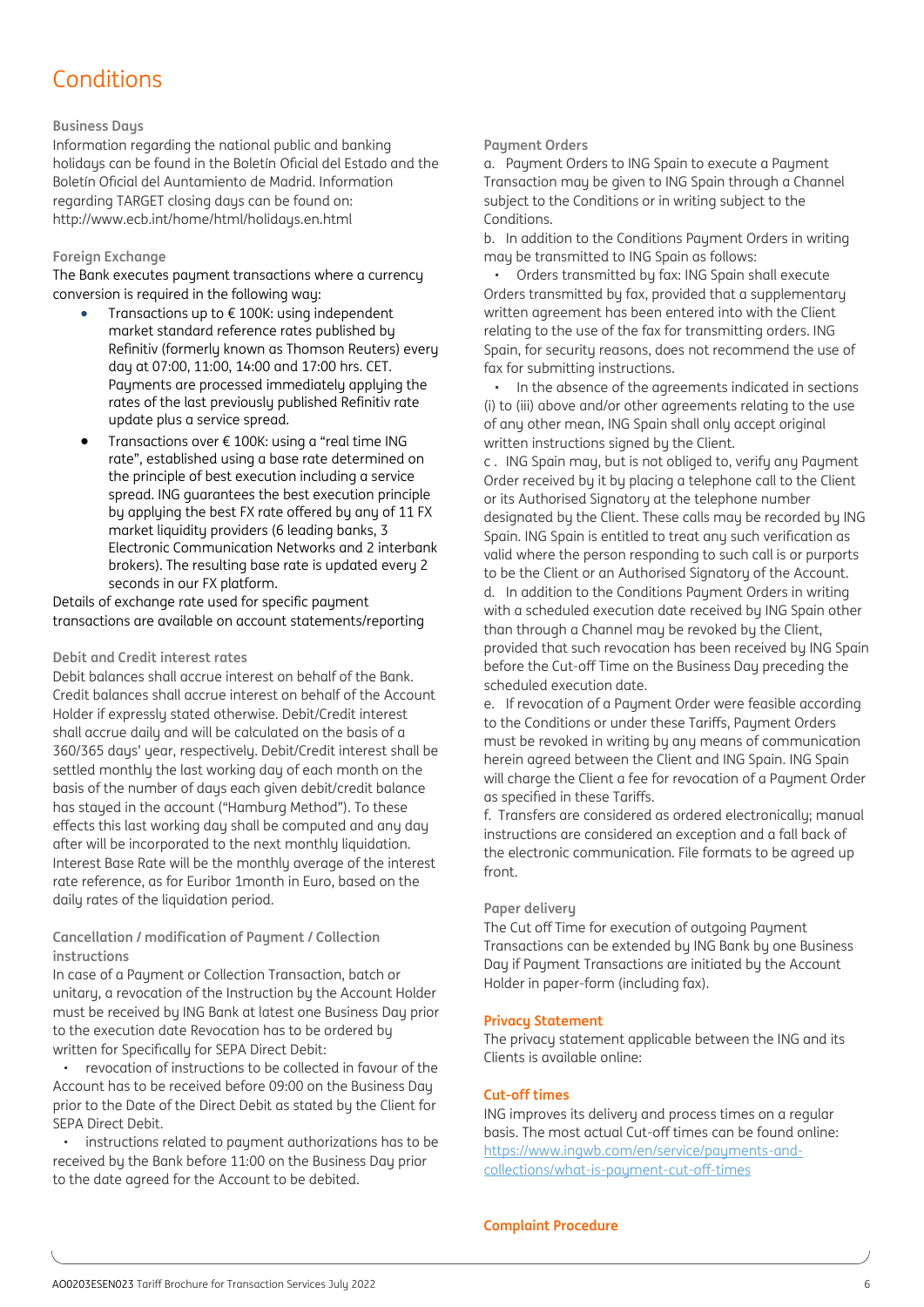The complaint procedure applicable between the ING and its Clients is available online:

[https://www.ingwb.com/en/service/privacy-and-legal](https://www.ingwb.com/en/service/privacy-and-legal-statements/complaints-procedures)[statements/complaints-procedures](https://www.ingwb.com/en/service/privacy-and-legal-statements/complaints-procedures)

#### **Notices**

a. Unless otherwise agreed in the relevant Payment Services Documents, all notices or other formal communications under or in connection with these Tariffs and Conditions (other than Payment Orders) and/or other terms supplemental to them and/or the supply of Payment Services to the Client will be given in writing and, unless otherwise stated, may be made by letter, fax or electronic communication. Payment Orders will be given in the form agreed in these Tariffs and Conditions.

b. A notice will be deemed to be given: (i) if by letter, when left at the relevant address or seven Business Days after being deposited in the post (in each case, at the address notified by the parties to each other); and (ii) if by fax, or electronic communication when received in legible form. However, a notice given in accordance with the above, but not received on a Business Day or after 4.00 p.m. in the place of receipt, will only be deemed to be given on the next business day in that place. A communication to ING will only be effective on actual receipt of it.

c. Electronic communication to ING may be sent to the person(s) ING may from time to time advise the Client. d. All notices or other communications under or in connection with, these Tariffs and Conditions or other terms supplemental to them and/or the supply of Payment Services to the Client (including notices to the effects of the Conditions) shall be sent to such address, e-mail address or telefax number as may from time to time be notified by the parties to each other.

e. The Client and ING undertake to communicate to each other, promptly and in writing of any changes in its name and address for notices. ING is not liable for the authenticity, the validity, the legal effect and/or the translation of any documents submitted by the Client for these purposes. f. Unless agreed otherwise in the relevant Payment Services Documents, any notice, information, correspondence or other communication in connection with these Tariffs and Conditions and/or other terms supplemental to them and/or the supply of Payment Services to the Client, will be in Spanish or English.